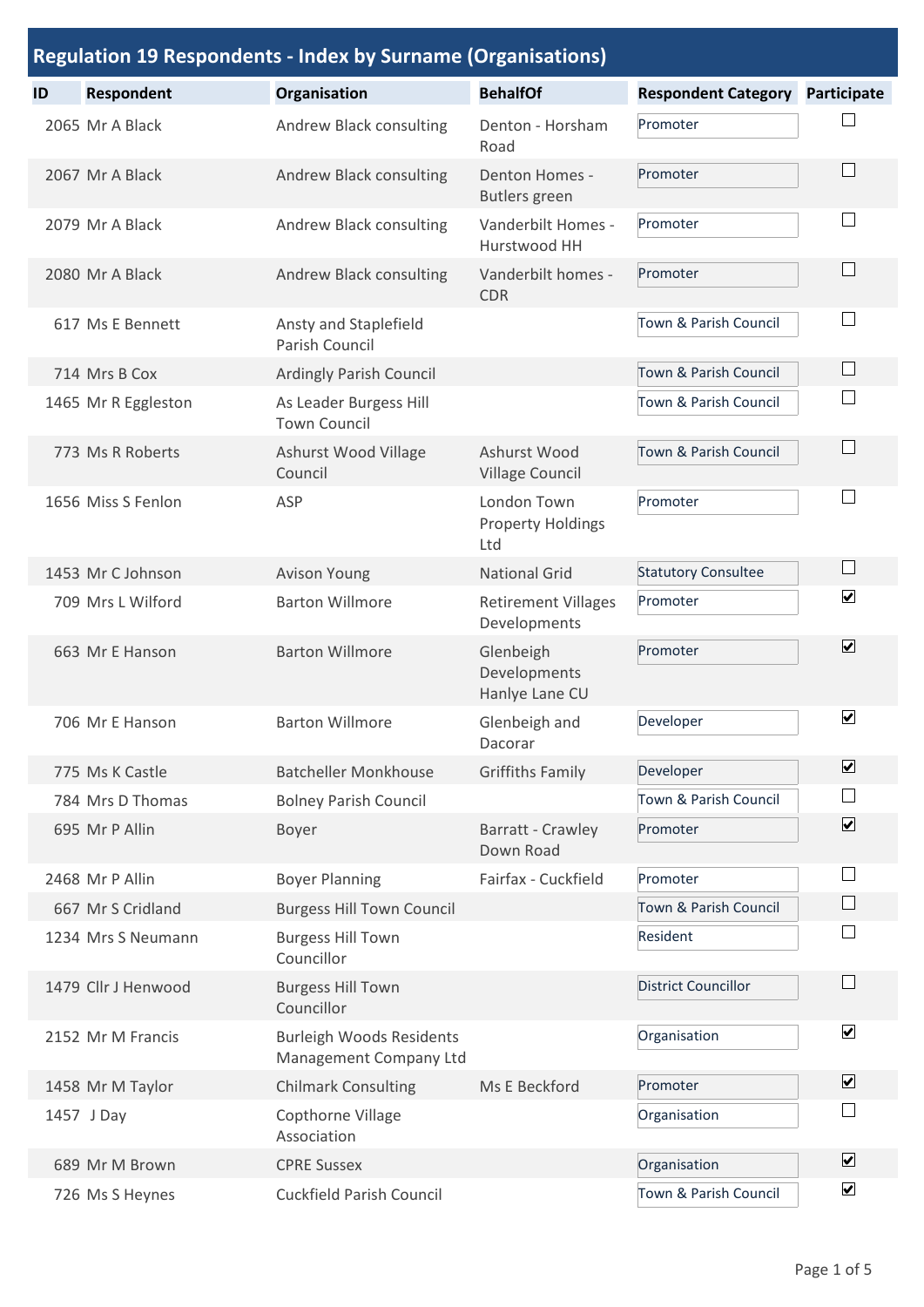| ID | <b>Respondent</b>            | Organisation                                          | <b>BehalfOf</b>                                 | <b>Respondent Category</b> | <b>Participate</b>       |
|----|------------------------------|-------------------------------------------------------|-------------------------------------------------|----------------------------|--------------------------|
|    | 657 Mr J Buckwell            | <b>DHAplanning</b>                                    | Option Two<br>Development LTD                   | Promoter                   |                          |
|    | 2185 Mrs S Hatton            | <b>District Councillor</b>                            |                                                 | <b>District Councillor</b> |                          |
|    | 678 Ms S Mamoany             | <b>Ditchling Parish Council</b>                       |                                                 | Town & Parish Council      | $\overline{\phantom{a}}$ |
|    | 761 Ms F Goodson             | <b>DMH Stallard</b>                                   | <b>BUA</b>                                      | Developer                  |                          |
|    | 1658 Ms H Stevenson          | <b>DMH Stallard</b>                                   | Sigma Homes Ltd                                 | Promoter                   | $\overline{\mathbf{v}}$  |
|    | 2107 Ms K Lamb               | <b>DMH Stallard</b>                                   | Reside - SA30<br><b>Lyndon Sayers</b><br>Common | Promoter                   | $\blacktriangledown$     |
|    | 696 Mr P Ranier              | <b>DMH Stallard</b>                                   | Ampito Group                                    | Developer                  | $\Box$                   |
|    | 738 Ms K Lamb                | <b>DMH Stallard</b>                                   | Welbeck -<br>Imberhorne                         | Promoter                   | $\blacktriangledown$     |
|    | 737 Ms K Lamb                | <b>DMH Stallard</b>                                   | Reside - West Kings<br>Reeds Lane SC            | Developer                  | $\overline{\mathbf{v}}$  |
|    | 762 Mr P Rainier             | <b>DMH Stallard</b>                                   | Mr Simon Dougall                                | Developer                  |                          |
|    | 764 Mr P Rainier             | <b>DMH Stallard</b>                                   | Reside Hurst Farm<br>CD                         | Developer                  | $\blacktriangledown$     |
|    | 2444 Mr D Frisby             | <b>DMH Stallard LLP</b>                               | Crawley Garden<br>Centre                        | Promoter                   | $\blacktriangledown$     |
|    | 602 Mr J Beale               | <b>East Grinstead Society</b>                         |                                                 | Organisation               |                          |
|    | 666 Mrs J Holden             | <b>East Grinstead Town</b><br>Council                 |                                                 | Town & Parish Council      |                          |
|    | 1907 Mr F Osborne            | <b>East Grinstead Town</b><br>Councillor (Imberhorne) |                                                 | Resident                   |                          |
|    | 701 Mr M Carpenter           | Enplan                                                | <b>Sunley Estates</b>                           | Promoter                   | $\blacktriangledown$     |
|    | 713 Mrs H Hyland             | <b>Environment Agency</b>                             |                                                 | <b>Statutory Consultee</b> |                          |
|    | 1586 MR C Brewer             | Felbridge Bowling Club                                |                                                 | Organisation               |                          |
|    | 534 Mrs P Slatter            | Felbridge Parish Council                              |                                                 | Town & Parish Council      | ∟                        |
|    | 781 Mr M Bassett             | Freeths LLP                                           | <b>Country Court Care</b><br>Homes LTD          | Developer                  | $\overline{\mathbf{v}}$  |
|    | 1394 Mr C Vernon             | Gander & White                                        |                                                 | Organisation               | └                        |
|    | 730 Mr J Farrelly            | Genesis                                               | Wates - Park Road<br>Handcross                  | Developer                  | $\blacktriangledown$     |
|    | 2118 Mr J Plant              | Gladman                                               | Gladman<br>Developments -<br>Lindfield          | Developer                  |                          |
|    | 700 Mr C Reynolds            | Hallam Land Management                                | Hyde Estate<br>Handcross                        | Promoter                   |                          |
|    | 1370 Mr T Higham             | <b>Hamsland Action Group</b>                          |                                                 | Organisation               | $\blacktriangledown$     |
|    | 2218 Mr R Andrew             | Hargreaves Management                                 | Hargreaves<br>Management                        | Promoter                   | $\blacktriangledown$     |
|    | 1663 Mr & Mrs A & J Clifford | <b>Hassocks Community</b><br>Association              | Hassocks<br>Community                           | Organisation               |                          |
|    | 600 Ms T Forte               | Hassocks Parish Council                               |                                                 | Town & Parish Council      | $\blacktriangledown$     |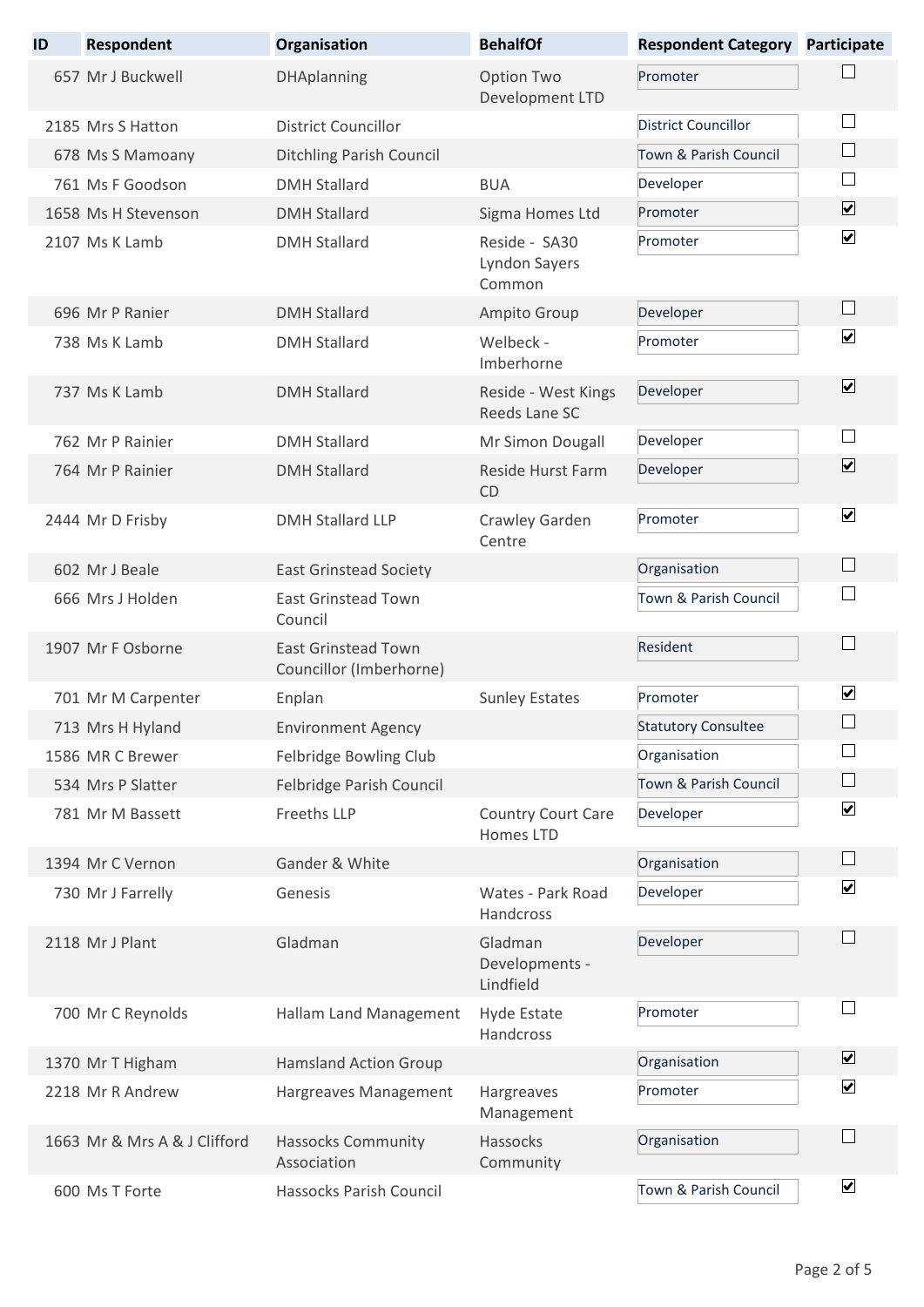| ID | <b>Respondent</b>       | Organisation                                               | <b>BehalfOf</b>                                | <b>Respondent Category</b> | <b>Participate</b>      |
|----|-------------------------|------------------------------------------------------------|------------------------------------------------|----------------------------|-------------------------|
|    | 639 Mr S Trice          | Haywards Heath Town<br>Council                             |                                                | Town & Parish Council      |                         |
|    | 642 Ms C Tester         | High Weald AONB Unit                                       |                                                | <b>Statutory Consultee</b> | $\blacktriangledown$    |
|    | 668 Mr A Byrne          | Historic England                                           |                                                | <b>Statutory Consultee</b> | $\Box$                  |
|    | 1988 Mr K Glendinning   | Homes England                                              |                                                | Organisation               |                         |
|    | 1083 Mrs S Groom        | Hurstpierpoint & Sayers<br><b>Common Parish Council</b>    |                                                | Town & Parish Council      | $\sqcup$                |
|    | 2383 Mr P Tucker        | Infrastructure First                                       | Infrastructure First                           | Organisation               | $\blacktriangledown$    |
|    | 1781 Mrs L Jackson      | Jackson Planning Ltd                                       | Hartmires<br>Investment Ltd                    | Promoter                   |                         |
|    | 694 Ms S Mizen          | JLL                                                        | Anstone<br>Developments -<br><b>Bolney</b>     | Developer                  |                         |
|    | 1987 Ms S Mizen         | JLL                                                        | Wates - Foxhole<br>Farm                        | Promoter                   |                         |
|    | 2031 Ms S Mizen         | JLL                                                        | Wates - Snowdrop<br>Lane                       | Promoter                   |                         |
|    | 791 Ms J Ashton         | <b>Judith Ashton Associates</b>                            | Wates - West<br>Crawley Down                   | Developer                  | $\blacktriangledown$    |
|    | 708 Mrs P Canning       | Kember Loudon Williams                                     | Mayfield Market<br>Towns                       | Developer                  | $\blacktriangledown$    |
|    | 2164 Lord J Lytton      | Lawerence Foote                                            | <b>Crabbet Landowners</b>                      | Promoter                   | $\overline{\mathbf{v}}$ |
|    | 1443 Mr J Pearson       | Lewis & Co Planning                                        | Mr Chris Gargan                                | Promoter                   | $\blacktriangledown$    |
|    | 753 Mr J Pearson        | Lewis and Co Planning                                      | Globe Homes                                    | Promoter                   | $\overline{\mathbf{v}}$ |
|    | 1842 Mr H Bennett       | Lichfields                                                 | <b>Whitehall Homes</b>                         | Organisation               | $\blacktriangledown$    |
|    | 1722 Mr D Parsons       | Lindfield Parish Council                                   |                                                | Town & Parish Council      |                         |
|    | 1919 Ms s Gil           | Lindfield Rural Parish<br>Council                          |                                                | Town & Parish Council      |                         |
|    | 2417 Mr A Griffith MP   | Member of Parliament for<br><b>Arundel and South Downs</b> |                                                | <b>MP</b>                  |                         |
|    | 2059 Mr M Jackson       | <b>Miller Homes</b>                                        |                                                | Developer                  | $\blacktriangledown$    |
|    | 1672 Mr P Bell          | Motion                                                     | <b>Broadlands</b><br>Residents'<br>Association | Organisation               |                         |
|    | 2201 Mrs H Brunsdon     | <b>MSDC and WSCC Councillor</b>                            |                                                | <b>District Councillor</b> | $\blacktriangledown$    |
|    | 710 Mr N Burns          | Natural England                                            |                                                | <b>Statutory Consultee</b> |                         |
|    | 2001 Mr H Lindley-Clapp | <b>Nexus Planning</b>                                      | <b>Frontier Estates</b><br>_Hassocks           | Promoter                   |                         |
|    | 705 Mr O Bell           | <b>Nexus Planning</b>                                      | Miller Homes -<br>Lewes Road HH                | Developer                  | $\blacktriangledown$    |
|    | 1715 Ms T Thom          | Parker Dann                                                | <b>Fairfax Ltd</b>                             | Promoter                   | $\overline{\mathbf{v}}$ |
|    | 692 Mr M Ruddock        | Pegasus Group                                              | Thakeham - South<br><b>Folders Lane</b>        | Promoter                   | $\overline{\mathbf{v}}$ |
|    | 691 Mr A Meader         | Pegasus Group                                              | Persimmon - South<br><b>Folders Lane</b>       | Promoter                   | $\blacktriangledown$    |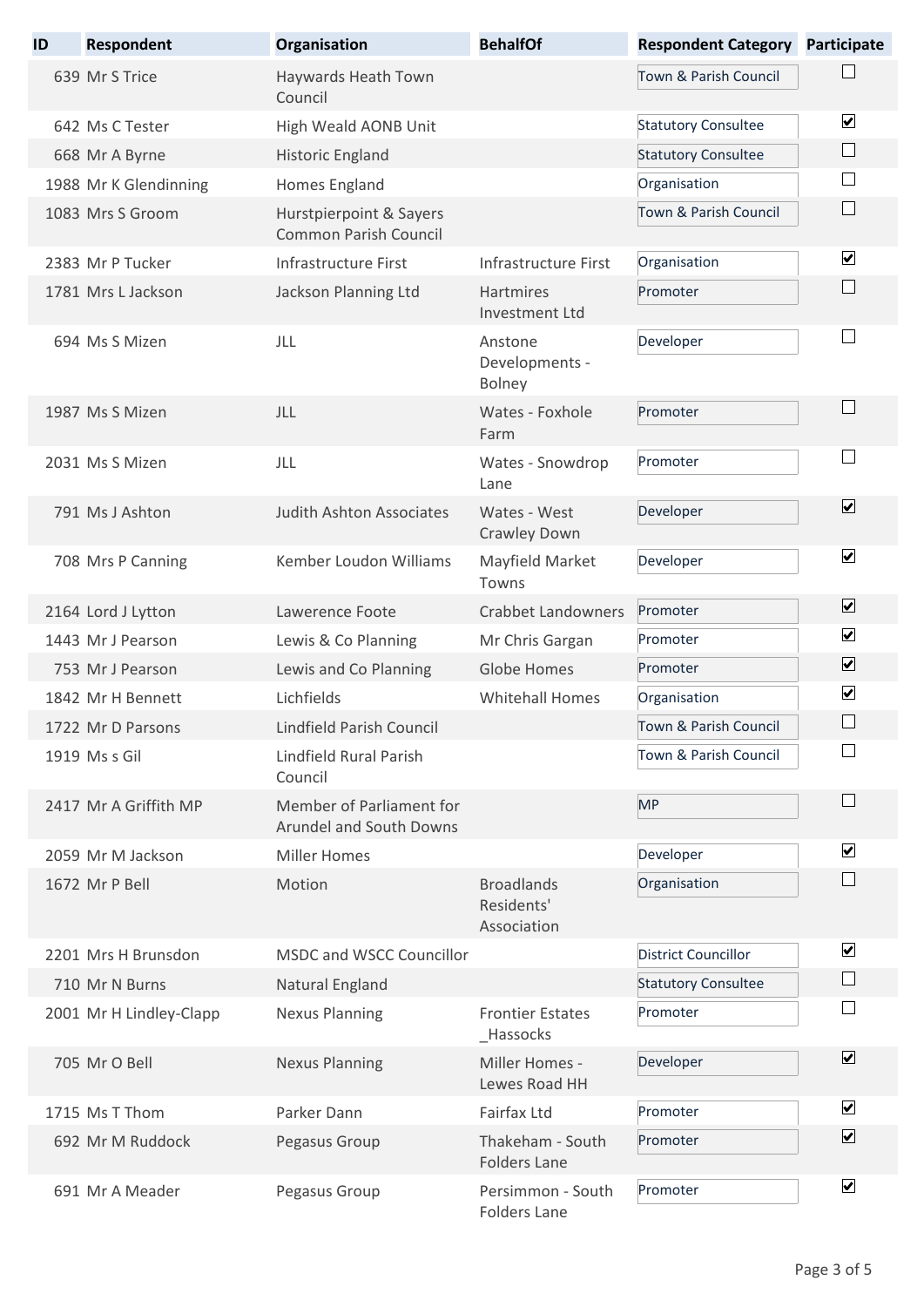| ID  | Respondent           | Organisation                                                                    | <b>BehalfOf</b>                            | <b>Respondent Category Participate</b> |                             |
|-----|----------------------|---------------------------------------------------------------------------------|--------------------------------------------|----------------------------------------|-----------------------------|
|     | 1791 Ms H Vickers    | <b>Planning Potential</b>                                                       | <b>Welbeck Strategic</b><br>Land II LLP    | Promoter                               | $\blacktriangledown$        |
|     | 2016 Mr A Fox        | Quod                                                                            | Mayfield Market<br>Towns                   | Promoter                               | $\blacktriangledown$        |
|     | 1482 Mr R Huntley    | <b>RHPC</b>                                                                     | Hargreaves<br>Management Ltd               | Promoter                               |                             |
|     | 1805 Mr J Alderman   | Robinson Escott Planning<br><b>LLP</b>                                          | Jones Homes<br>(Southern) Ltd              | Developer                              |                             |
|     | 743 Mr T Rodway      | Rodway Planning                                                                 | Fairfax - various                          | Developer                              | $\overline{\mathbf{v}}$     |
|     | 652 Mr T Rodway      | Rodway Planning<br>consultancy                                                  | <b>Benfell Limited</b>                     | Developer                              | $\blacktriangledown$        |
|     | 1847 Mr G Dixon      | Savills                                                                         | <b>Fairfax Acquisitions</b><br>Ltd         | Developer                              | $\overline{\mathbf{v}}$     |
|     | 622 Ms T Hurley      | Savills                                                                         | Thames Water                               | <b>Statutory Consultee</b>             | $\sim$                      |
|     | 1821 Mr G Dixon      | Savills                                                                         | Charterhouse Land -<br><b>SA25</b>         | Promoter                               | $\blacktriangledown$        |
|     | 588 Mr M Sobic       | Savills                                                                         | <b>NILGOSC</b>                             | Organisation                           |                             |
|     | 2005 Mr M Flemington | Savills                                                                         | The Brian Williams<br>Discretionary        | Organisation                           | $\blacktriangledown$        |
|     | 624 Mr S Harkins     | SGN                                                                             |                                            | <b>Statutory Consultee</b>             |                             |
|     | 2140 Mr C Hough      | <b>Sigma Planning Services</b>                                                  | Rydon Homes Ltd                            | Promoter                               | $\blacktriangledown$        |
|     | 690 Ms L Bourke      | Slaugham Parish Council                                                         |                                            | Town & Parish Council                  | ×                           |
|     | 777 Mrs L Howard     | South Downs National Park                                                       |                                            | Local Authority                        | $\mathcal{L}_{\mathcal{A}}$ |
| 615 |                      | South of Folders Lane<br>Action Group (SOFLAG)                                  |                                            | Organisation                           | $\blacktriangledown$        |
|     | 1792 Ms LEdwards     | Sport England                                                                   |                                            | <b>Statutory Consultee</b>             |                             |
|     | 697 Mr D Barnes      | <b>Star Planning</b>                                                            | Welbeck - Handcross                        | Developer                              | $\blacktriangledown$        |
|     | 1373 Mr J Munday     | Stop Haywards Heath Golf<br><b>Course Development</b><br><b>Community Group</b> |                                            | Organisation                           |                             |
|     | 684 Mr C Noel        | <b>Strutt and Parker</b>                                                        | Paddockhurst Estate<br><b>Turners Hill</b> | Promoter                               |                             |
|     | 757 Mr C Noel        | <b>Strutt and Parker</b>                                                        | <b>Croudace Henfield</b><br>Road Albourne  | Developer                              | $\overline{\mathbf{v}}$     |
|     | 779 Ms A Catlow      | <b>Strutt and Parker</b>                                                        | <b>Sunley Estates</b>                      | Promoter                               |                             |
|     | 786 Mr S Crickett    | <b>Strutt and Parker</b>                                                        | Somerston<br>Developments<br>Projects      | Promoter                               | $\overline{\mathbf{v}}$     |
|     | 685 Mr C Noel        | <b>Strutt and Parker</b>                                                        | Welbeck at Crawley<br>Down                 | Developer                              | $\blacktriangledown$        |
|     | 913 Mr J Greene      | <b>Surrey County Council</b>                                                    |                                            | Local Authority                        |                             |
|     | 717 Mr R Tullett     | <b>Sussex Area Ramblers</b><br>Association                                      | Sussex Area<br>Ramblers<br>Association     | Organisation                           |                             |
|     | 748 Ms L Brook       | <b>Sussex Wildlife Trust</b>                                                    |                                            | <b>Statutory Consultee</b>             |                             |